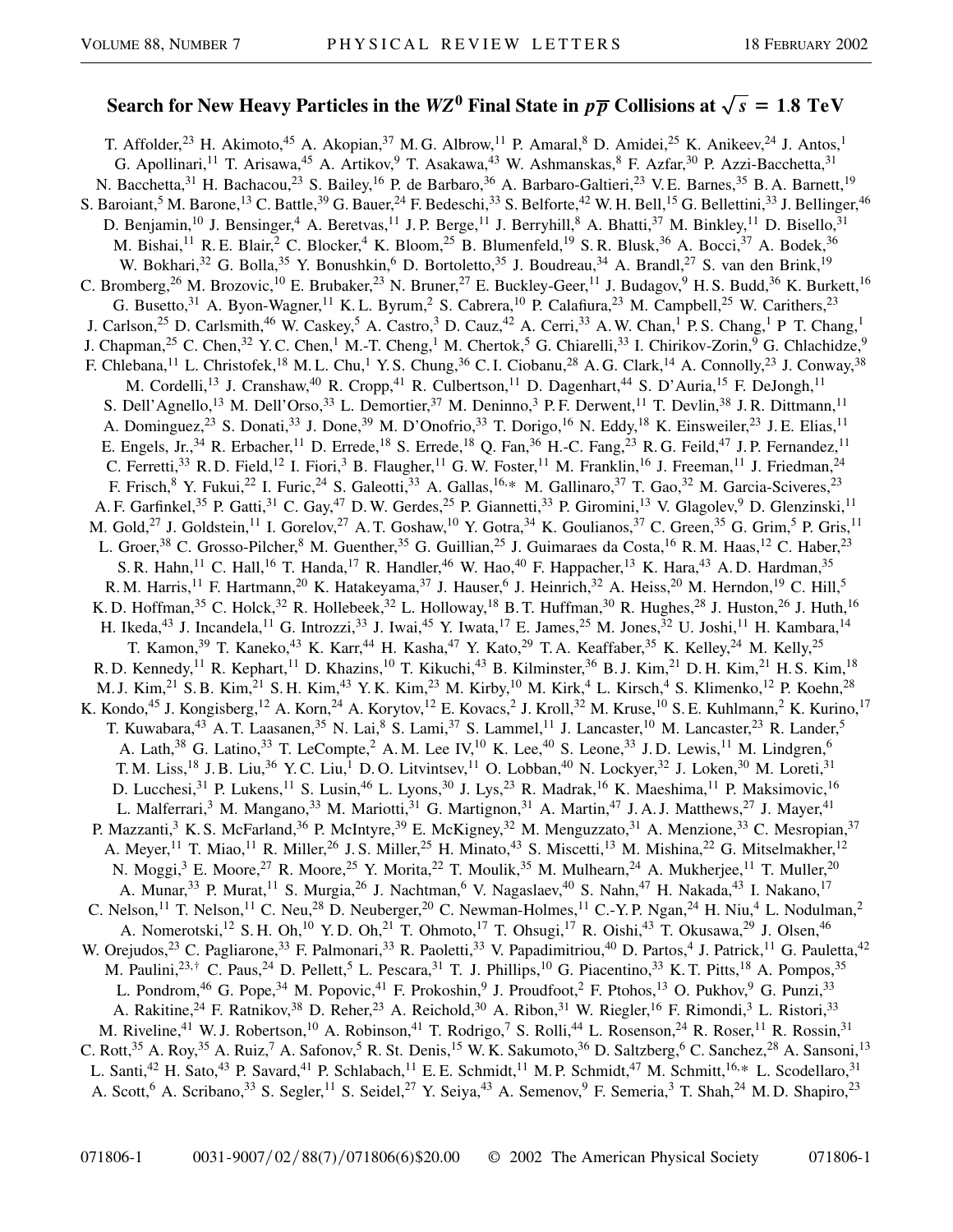P. F. Shepard,<sup>34</sup> T. Shibayama,<sup>43</sup> M. Shimojima,<sup>43</sup> M. Shochet,<sup>8</sup> A. Sidoti,<sup>31</sup> J. Siegrist,<sup>23</sup> A. Sill,<sup>40</sup> P. Sinervo,<sup>41</sup> P. Singh,<sup>18</sup> A. J. Slaughter,<sup>47</sup> K. Sliwa,<sup>44</sup> C. Smith,<sup>19</sup> F. D. Snider,<sup>11</sup> A. Solodsky,<sup>37</sup> J. Spalding,<sup>11</sup> T. Speer,<sup>14</sup> P. Sphicas,<sup>24</sup> F. Spinella,<sup>33</sup> M. Spiropulu,<sup>16</sup> L. Spiegel,<sup>11</sup> J. Steele,<sup>46</sup> A. Stefanini,<sup>33</sup> J. Strologas,<sup>18</sup> F. Strumia,<sup>14</sup> D. Stuart,<sup>11</sup> K. Sumorok,<sup>24</sup> T. Suzuki,<sup>43</sup> T. Takano,<sup>29</sup> R. Takashima,<sup>17</sup> K. Takikawa,<sup>43</sup> P. Tamburello,<sup>10</sup> M. Tanaka,<sup>43</sup> B. Tannenbaum, <sup>6</sup> M. Tecchio, <sup>25</sup> R. Tesarek, <sup>11</sup> P.K. Teng, <sup>1</sup> K. Terashi, <sup>37</sup> S. Tether, <sup>24</sup> A. S. Thompson, <sup>15</sup> R. Thurman-Keup,<sup>2</sup> P. Tipton,<sup>36</sup> S. Tkaczyk,<sup>11</sup> D. Toback,<sup>39</sup> K. Tollefson,<sup>36</sup> A. Tollestrup,<sup>11</sup> D. Tonelli,<sup>33</sup> H. Toyoda,<sup>29</sup> W. Trischuk,<sup>41</sup> J. F. de Troconiz,<sup>16</sup> J. Tseng,<sup>24</sup> N. Turini,<sup>33</sup> F. Ukegawa,<sup>43</sup> T. Vaiciulis,<sup>36</sup> J. Valls,<sup>38</sup> S. Vejcik III,<sup>11</sup> G. Velev,<sup>11</sup> G. Veramendi,<sup>23</sup> R. Vidal,<sup>11</sup> I. Vila,<sup>7</sup> R. Vilar,<sup>7</sup> I. Volobouev,<sup>23</sup> M. von der Mey,<sup>6</sup> D. Vucinic,<sup>24</sup>

R. G. Wagner,<sup>2</sup> R. L. Wagner,<sup>11</sup> N. B. Wallace,<sup>38</sup> Z. Wan,<sup>38</sup> C. Wang,<sup>10</sup> M. J. Wang,<sup>1</sup> B. Ward,<sup>15</sup> S. Waschke,<sup>15</sup> T. Watanabe,<sup>43</sup> D. Waters,<sup>30</sup> T. Watts,<sup>38</sup> R. Webb,<sup>39</sup> H. Wenzel,<sup>20</sup> W. C. Wester III,<sup>11</sup> A. B. Wicklund,<sup>2</sup> E. Wicklund,<sup>11</sup>

T. Wilkes,<sup>5</sup> H. H. Williams,<sup>32</sup> P. Wilson,<sup>11</sup> B. L. Winer,<sup>28</sup> D. Winn,<sup>25</sup> S. Wolbers,<sup>11</sup> D. Wolinski,<sup>25</sup> J. Wolinski,<sup>26</sup>

S. Wolinski,<sup>25</sup> S. Worm,<sup>27</sup> X. Wu,<sup>14</sup> J. Wyss,<sup>33</sup> W. Yao,<sup>23</sup> G.P. Yeh,<sup>11</sup> P. Yeh,<sup>1</sup> J. Yoh,<sup>11</sup> C. Yosef,<sup>26</sup> T. Yoshida,<sup>29</sup>

I. Yu,<sup>21</sup> S. Yu,<sup>32</sup> Z. Yu,<sup>47</sup> A. Zanetti,<sup>42</sup> F. Zetti,<sup>23</sup> and S. Zucchelli<sup>3</sup>

(CDF Collaboration)

*Institute of Physics, Academia Sinica, Taipei, Taiwan 11529, Republic of China*

*Argonne National Laboratory, Argonne, Illinois 60439*

*Istituto Nazionale di Fisica Nucleare, University of Bologna, I-40127 Bologna, Italy*

*Brandeis University, Waltham, Massachusetts 02254*

*University of California at Davis, Davis, California 95616*

*University of California at Los Angeles, Los Angeles, California 90024*

*Instituto de Fisica de Cantabria, CSIC-University of Cantabria, 39005 Santander, Spain*

*Enrico Fermi Institute, University of Chicago, Chicago, Illinois 60637*

*Joint Institute for Nuclear Research, RU-141980 Dubna, Russia*

*Duke University, Durham, North Carolina 27708*

*Fermi National Accelerator Laboratory, Batavia, Illinois 60510*

*University of Florida, Gainesville, Florida 32611*

*Laboratori Nazionali di Frascati, Istituto Nazionale di Fisica Nucleare, I-00044 Frascati, Italy*

*University of Geneva, CH-1211 Geneva 4, Switzerland*

*Glasgow University, Glasgow G12 8QQ, United Kingdom*

*Harvard University, Cambridge, Massachusetts 02138*

*Hiroshima University, Higashi-Hiroshima 724, Japan*

*University of Illinois, Urbana, Illinois 61801*

*The Johns Hopkins University, Baltimore, Maryland 21218*

*Institut für Experimentelle Kernphysik, Universität Karlsruhe, 76128 Karlsruhe, Germany*

*Center for High Energy Physics, Kyungpook National University, Taegu 702-701 Korea*

*Seoul National University, Seoul 151-742 Korea*

*and SungKyunKwan University, Suwon 440-746, Korea*

*High Energy Accelerator Research Organization (KEK), Tsukuba, Ibaraki 305, Japan*

*Ernest Orlando Lawrence Berkeley National Laboratory, Berkeley, California 94720*

*Massachusetts Institute of Technology, Cambridge, Massachusetts 02139*

*University of Michigan, Ann Arbor, Michigan 48109*

*Michigan State University, East Lansing, Michigan 48824*

*University of New Mexico, Albuquerque, New Mexico 87131*

*The Ohio State University, Columbus, Ohio 43210*

*Osaka City University, Osaka 588, Japan*

*University of Oxford, Oxford OX1 3RH, United Kingdom*

*Universita di Padova, Istituto Nazionale di Fisica Nucleare, Sezione di Padova, I-35131 Padova, Italy*

*University of Pennsylvania, Philadelphia, Pennsylvania 19104*

*Istituto Nazionale di Fisica Nucleare, University and Scuola Normale Superiore of Pisa, I-56100 Pisa, Italy*

*University of Pittsburgh, Pittsburgh, Pennsylvania 15260*

*Purdue University, West Lafayette, Indiana 47907*

*University of Rochester, Rochester, New York 14627*

*Rockefeller University, New York, New York 10021*

*Rutgers University, Piscataway, New Jersey 08855*

*Texas A&M University, College Station, Texas 77843*

*Texas Tech University, Lubbock, Texas 79409*

*Institute of Particle Physics, University of Toronto, Toronto M5S 1A7, Canada*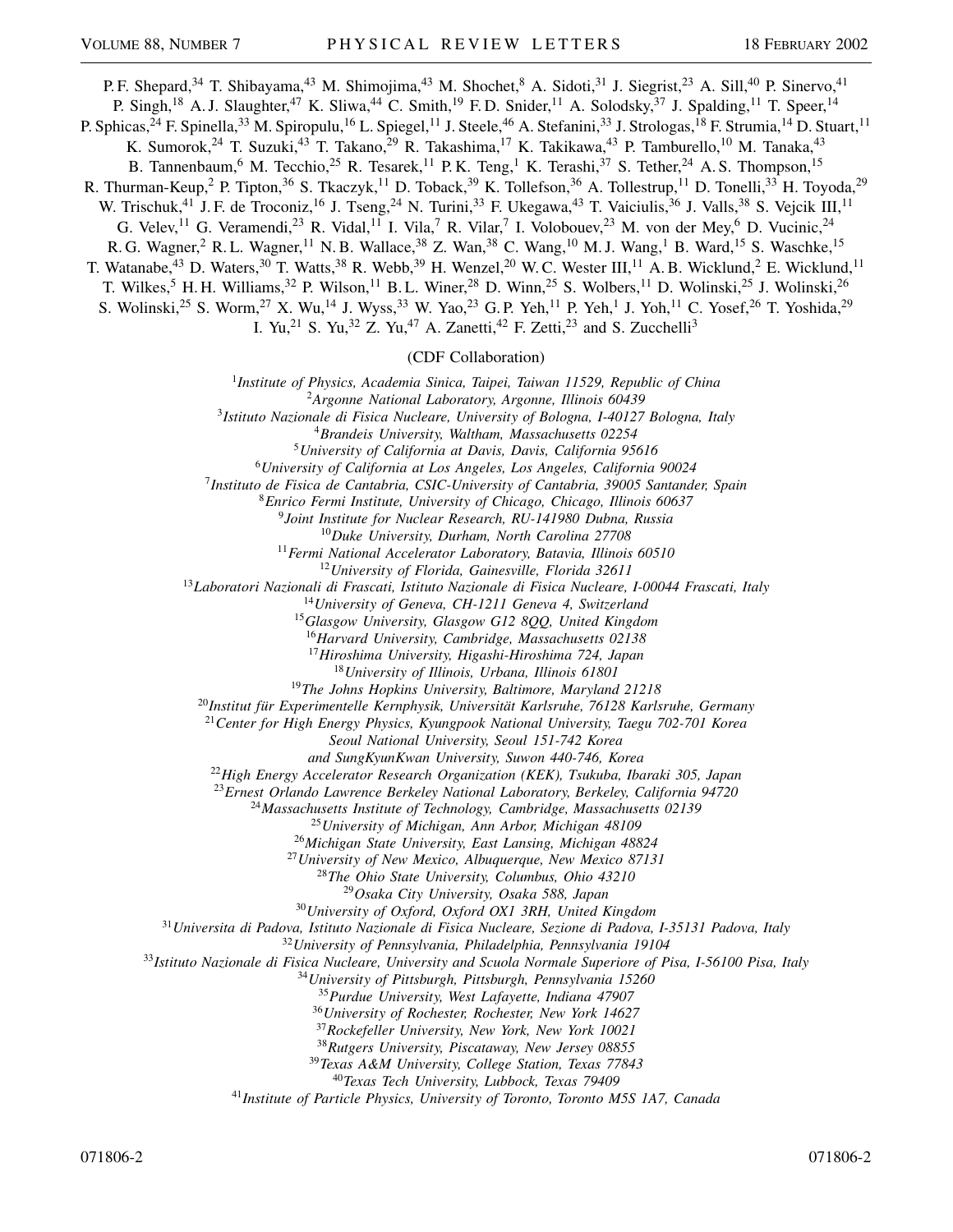*Istituto Nazionale di Fisica Nucleare, University of Trieste, Udine, Italy University of Tsukuba, Tsukuba, Ibaraki 305, Japan Tufts University, Medford, Massachusetts 02155 Waseda University, Tokyo 169, Japan University of Wisconsin, Madison, Wisconsin 53706 Yale University, New Haven, Connecticut 06520* (Received 2 August 2001; published 1 February 2002)

We present the first general search for new heavy particles, *X*, which decay via  $X \to WZ^0 \to e\nu + jj$ we present the first general search for hew heavy particles,  $\lambda$ , which decay via  $\lambda \to W\lambda^* \to e\nu + f f$  as a function of  $M_X$  and  $\Gamma(X)$  in  $p\overline{p}$  collisions at  $\sqrt{s} = 1.8$  TeV. No evidence is found for production of *X* in 110 pb<sup> $-1$ </sup> of data collected by the Collider Detector at Fermilab. General cross section limits are set at the 95% C.L. as a function of mass and width of the new particle. The results are further interpreted as mass limits on the production of new heavy charged vector bosons which decay via  $W' \rightarrow WZ^0$  in an extended gauge model as a function of the width,  $\Gamma(W')$ , and mixing factor between the W<sup>t</sup> and the standard model *W* bosons.

DOI: 10.1103/PhysRevLett.88.071806 PACS numbers: 14.70.Pw, 13.85.Qk, 13.85.Rm, 14.80.–j

The standard model (SM) of particle physics is widely believed to be incomplete. Because alternative models are numerous and varied, it is advantageous to search for new physics using methods that are not specific to a single model, but which retain the most compelling aspects of currently favored scenarios [1].

A number of theories, including extended gauge models, nonlinear realizations of electroweak theory, a strongly interacting Higgs, and Technicolor, all predict new high mass particles *X* which decay via  $X \rightarrow WZ^0$  [2–4]. A general  $X \rightarrow WZ^0$  search can address all of these models, as well as new theories that may be proposed in the future. While typical searches in  $p\overline{p}$  collisions, such as for a Technicolor  $\rho_T \rightarrow WZ^0$  [4], consider the narrow resonance case,  $\Gamma(X) \ll M_X$ , there are good reasons to consider a general search which looks for *X* as a function of both mass and width, even for large widths. For instance, a new heavy charged vector boson,  $W'$ , has a width which can vary greatly because it depends on a mixing factor,  $\xi$ , between the  $W'$  and the  $W$  [5].

In this Letter, we present the first general search for  $X \rightarrow$  $WZ^0$  production as a function of  $M_X$  and  $\Gamma(X)$  using  $p\overline{p}$  $WZ^{\circ}$  production as a function of  $M_X$  and  $I(X)$  using p p collisions at  $\sqrt{s} = 1.8$  TeV using the Collider Detector at Fermilab (CDF). We use the final state  $WZ^0 \rightarrow e\nu j j$  since it has the experimental advantages of a large branching ratio for  $Z^0 \rightarrow jj$  and a striking signature of  $W \rightarrow e \nu$ . The data, taken during the 1992–1995 Tevatron Collider run, correspond to an integrated luminosity of  $110$  pb<sup>-1</sup>. Detailed descriptions of the detector can be found elsewhere [6]. The portions of the detector relevant to this search are (i) a time projection chamber for vertex finding, (ii) a drift chamber immersed in a 1.4 T solenoidal magnetic field for tracking charged particles in the range  $|\eta| < 1.1$  [7], and (iii) electromagnetic and hadronic calorimeters covering the pseudorapidity range  $|\eta| < 4.2$ . An electron is identified as a narrow shower in the electromagnetic calorimeter that is matched in position with a track in the drift chamber. Jets are reconstructed as clusters of energy in the calorimeter using a fixed-cone algorithm with cone size  $\Delta R = \sqrt{(\Delta \phi)^2 + (\Delta \eta)^2} = 0.4$ . The presence of neutri-

071806-3 071806-3

nos is inferred from the momentum imbalance,  $\not\!\!E_T$ , in the transverse plane as measured in the calorimeters.

Candidate events are selected on-line by using a threelevel trigger system [6] to identify  $W \rightarrow e \nu$  decays based on the requirement of an electron candidate with  $E_T$ 22 GeV,  $|\eta|$  < 1.1 and a matching drift chamber track, and  $E_T > 22$  GeV. Several backup trigger paths, imposing, for example, electron  $E_T > 25$  GeV with no track requirement and  $E_T > 25$  GeV, combine to make the trigger inefficiency for  $X \to WZ^0$  production negligible in the final  $W \rightarrow e \nu$  sample. To search for resonant  $WZ^0$  production, and to reduce standard model backgrounds, we raise the  $E_T$  and  $E_T$  thresholds and require two jets to be present. The final event selection requires an isolated electron [8] with  $E_T > 30$  GeV and  $E_T > 30$  GeV, and two jets with  $E_T > 50$  and 20 GeV, respectively, each with  $|\eta| < 2.0$ . To reduce instrumental backgrounds, we restrict electrons to be in the fiducial region of the detector [9], and reject events in which significant hadron calorimeter energy is deposited out of time with the  $p\overline{p}$  collision. A total of 512 events pass these requirements.

The acceptance,  $A_X$ , for the process  $X \to WZ^0 \to e\nu j j$ is defined as the number of events originating from *X* production and passing the final event selection, divided by the number of events in which  $X \to WZ^0$  and  $W \to e\nu$ ; the  $Z<sup>0</sup>$  is allowed to have all decays. This definition allows nonquark decays of  $Z^0$ , such as  $Z^0 \rightarrow \tau^+ \tau^- \rightarrow jj$ , to contribute to the acceptance. To compute  $A_X$ , we use the process  $W' \to WZ^0$  in the PYTHIA Monte Carlo (MC) [10], followed by a parametric simulation of the CDF detector. We simulate  $W' \to WZ^0$  production for a variety of masses and widths,  $\Gamma(W')$ . For narrow resonances,  $\Gamma(W') \ll$  $M_{W}$ , the acceptance rises from 7% at  $M_{W} = 200 \text{ GeV}/c^2$ to 31% at  $M_{W} = 600 \text{ GeV}/c^2$ . For a given mass, the acceptance falls with increasing particle width.

New production would show up as a resonance (peak) in both the dijet mass  $(M_{\text{dijet}} = M_{Z^0})$  and the  $W + \text{dijet}$ mass  $(M_{W+\text{dijet}} = M_X)$ . Since a signal would appear as a clustered excess of events above the background spectrum, we search by analyzing the shape of the data in the dijet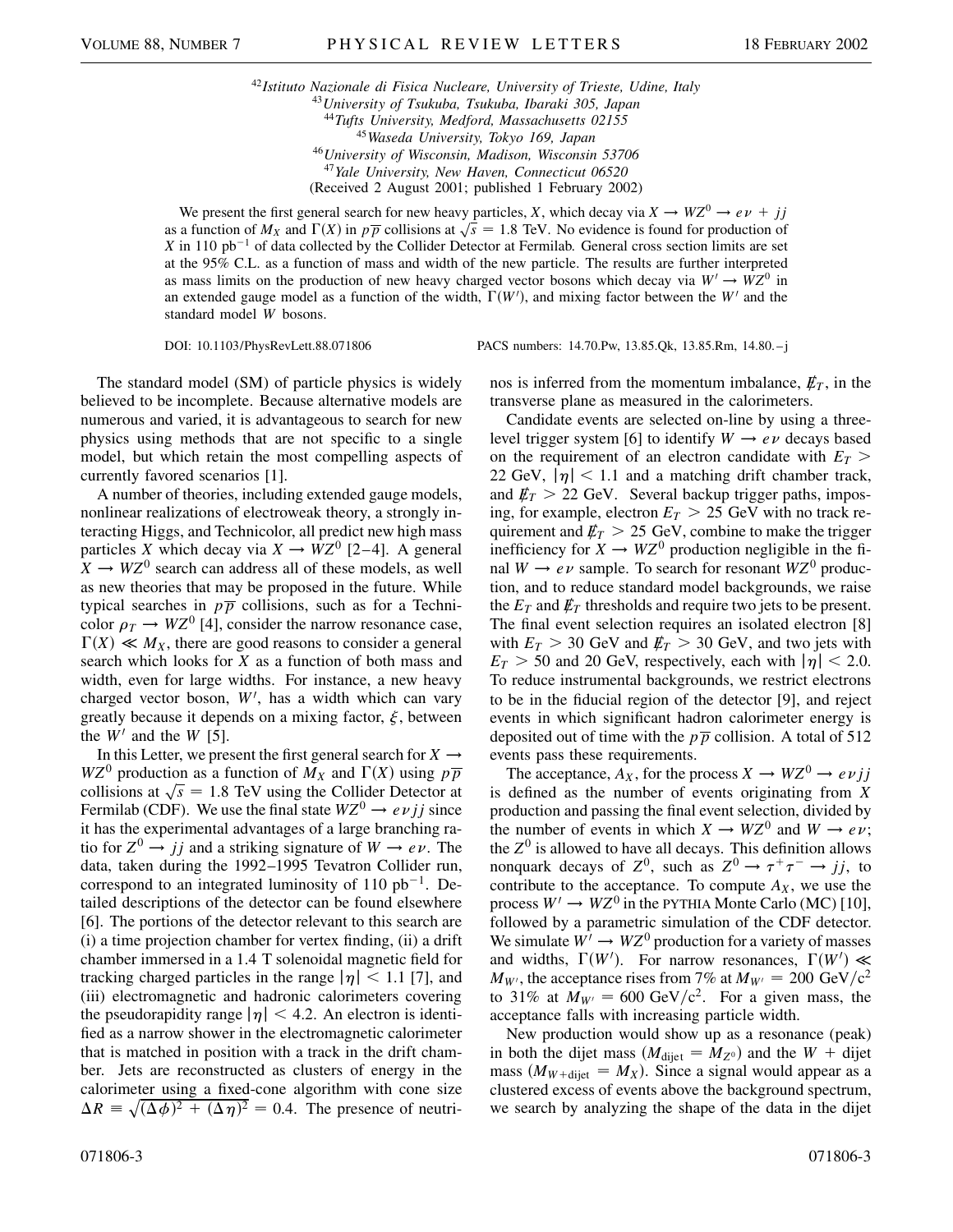vs the  $W +$  dijet mass plane. Invariant masses are calculated using the measured energies and directions of the electron,  $\not{E}_T$ , and the two jets. To form the  $W +$  dijet mass we fix the mass of the electron  $+$   $E_T$  system to be equal to the *W* boson mass, which restricts the neutrino's unmeasured longitudinal momentum,  $p_z^{\nu}$ , to at most two possible values. When there are two solutions, we choose the one that yields a lower  $W +$  dijet invariant mass. When there is no solution, we fix  $p_z^{\nu}$  such that the reconstructed *W* mass equals the transverse mass:  $M_W =$  $M_T = 2p_T^e p_T^v [1 - \cos(\dot{\phi}^e - \phi^v)]^{1/2}$ . For  $\Gamma(X) \ll M_X$ , MC studies show that on average these choices correctly reproduce the  $Z^0$  and *X* masses with 15% resolution and no significant bias. For a given  $\Gamma(X)$  the  $W +$  dijet mass distribution is given by this mass resolution and the intrinsic particle width.

The primary background to this search is SM  $W +$  jets production with  $W \rightarrow e \nu$ . To estimate this background, we use the VECBOS MC [11] with  $Q^2 = \langle p_T^{\text{partons}} \rangle^2 +$  $M_W^2$ , MRSDO' structure functions [12], HERWIG parton fragmentation [13], and the detector simulation. The  $W \rightarrow$  $\tau \nu \rightarrow e \nu \nu \nu$  background is similarly estimated but with TAUOLA MC [14] used to model the decay  $\tau \rightarrow e \nu \nu$ . We use VECBOS to model the kinematics of the events, but use the data for an overall normalization. Other backgrounds which produce the  $evjj$  final state include SM production of  $t\bar{t}$ ,  $W^+W^-$ ,  $t\bar{b}$ ,  $WZ^0$ ,  $Z^0(\rightarrow e^+e^-)$  + jets,  $Z^{0}(\rightarrow \tau^{+}\tau^{-})$  + jets, and multijet fakes. The  $t\bar{t}$ ,  $W^{+}W^{-}$ ,  $t\overline{b}$ , and  $WZ^0$  backgrounds directly produce *ev jj* events. Each is estimated using PYTHIA and the detector simulation, and is normalized to the measured or theoretical cross sections [15]. We estimate that there are  $45 \pm 14 t\bar{t}$ events,  $9 \pm 3 W^+W^-$  events,  $3.0 \pm 0.9 t\overline{b}$  events, and 1.6  $\pm$  0.5 *WZ*<sup>0</sup> events in the data. The  $Z^{0}(\rightarrow e^{+}e^{-})$  + jets and  $Z^0(\rightarrow \tau^+\tau^-)$  + jets events can fake the *e* $\rlap{\,/}E_Tjj$ signature if an electron from a  $Z^0(\rightarrow e^+e^-)$  +  $\geq$  2 jet event is lost, faking the neutrino signature, or if in a  $Z^{0}$  + 1 jet event an energy mismeasurement gives fake  $E_T$  and an electron or tau is misidentified as a jet. We estimate the  $Z^0$  + jets backgrounds using a combination of the PYTHIA and VECBOS MC programs and the detector simulation, and normalize to the measured number of  $Z^0$  + 1 jet data events in the  $Z^0 \rightarrow e^+e^-$  channel. We estimate that there are  $36 \pm 5 \text{ }Z^0(\rightarrow e^+e^-)$  + jets events and  $1.6 \pm 0.6$   $Z^0(\rightarrow \tau^+\tau^-)$  + jets events in the data. QCD multijet events can fake the  $e\nu j j$  signature if a jet is misidentified as an electron and an energy mismeasurement in the calorimeter causes  $\not\hspace{-.15cm}/F_T$ . We estimate this background from the data in a manner similar to that used in Ref. [16], and predict that  $27 \pm 3$  QCD multijet events remain in the final sample. The contribution from all processes other than  $W$  + jets is 123  $\pm$  16 events.

We use a binned likelihood fit in the dijet vs  $W +$  dijet mass plane (20 GeV/ $c^2 \times 20$  GeV/ $c^2$  bins) to search for resonant  $WZ^0$  production. All backgrounds, except  $W$  + jets, are normalized absolutely. The normalization of the

 $W +$  jets background in the fit is fixed such that the sum of the signal and all backgrounds equals the number of events observed in the data. The relative magnitude of the signal and the  $W +$  jets background is the only free parameter in the fit [17]. The  $W +$  dijet mass spectrum for the data and background is shown in Fig. 1 for events with the dijet mass around  $M_{Z^0}$  and in the regions outside a 25 GeV/ $c^2$  mass window, with the expected distributions plotted assuming no signal contribution. The results of the fit require no significant signal contribution and there is no evidence of resonant *WZ*<sup>0</sup> production for any mass or width for the acceptance model.

To set general limits on the process  $p\overline{p} \rightarrow X \rightarrow WZ^0$ , we take  $X$  to be a  $W'$  in an extended gauge model as it spans both the  $M_X$  and  $\Gamma(X)$  parameter space. Following the prescription of Ref. [5] (no additional fermions and the *W* and *W*<sup>*I*</sup> vertex couplings,  $Wq\overline{q}$ <sup>*l*</sup>,  $W\ell\nu$ , and  $WWZ^0$ , are identical), the production cross sections are uniquely determined as a function of mass, and the partial width of the  $W'$ ,  $\Gamma(W' \to WZ^0)$ , is determined by a mixing factor, labeled  $\xi$ , which describes the amount of mixing between the *W* and the *W'*. While this makes  $\Gamma$  a free parameter in the theory, we quote results in two specific cases. The full mixing case, or reference model [5], is where the new particle *X* couples in the same way as the SM *W* ( $\xi = 1$ )



FIG. 1. The  $W +$  dijet mass spectra for the data and background with three different dijet mass requirements:  $M_{\text{dijet}} \leq 66 \text{ GeV}/c^2$ ,  $66 \leq M_{\text{dijet}} \leq 126 \text{ GeV}/c^2$ , and  $M_{\text{dijet}} \geq$  $126 \text{ GeV}/c^2$ . A signal would appear as a resonance in the middle plot. The  $W$ <sup>+</sup> jets background spectrum is normalized as described in the text so that there are the same number of events in the data as in the backgrounds. The upper and lower plots show that the region outside the signal region is well modeled.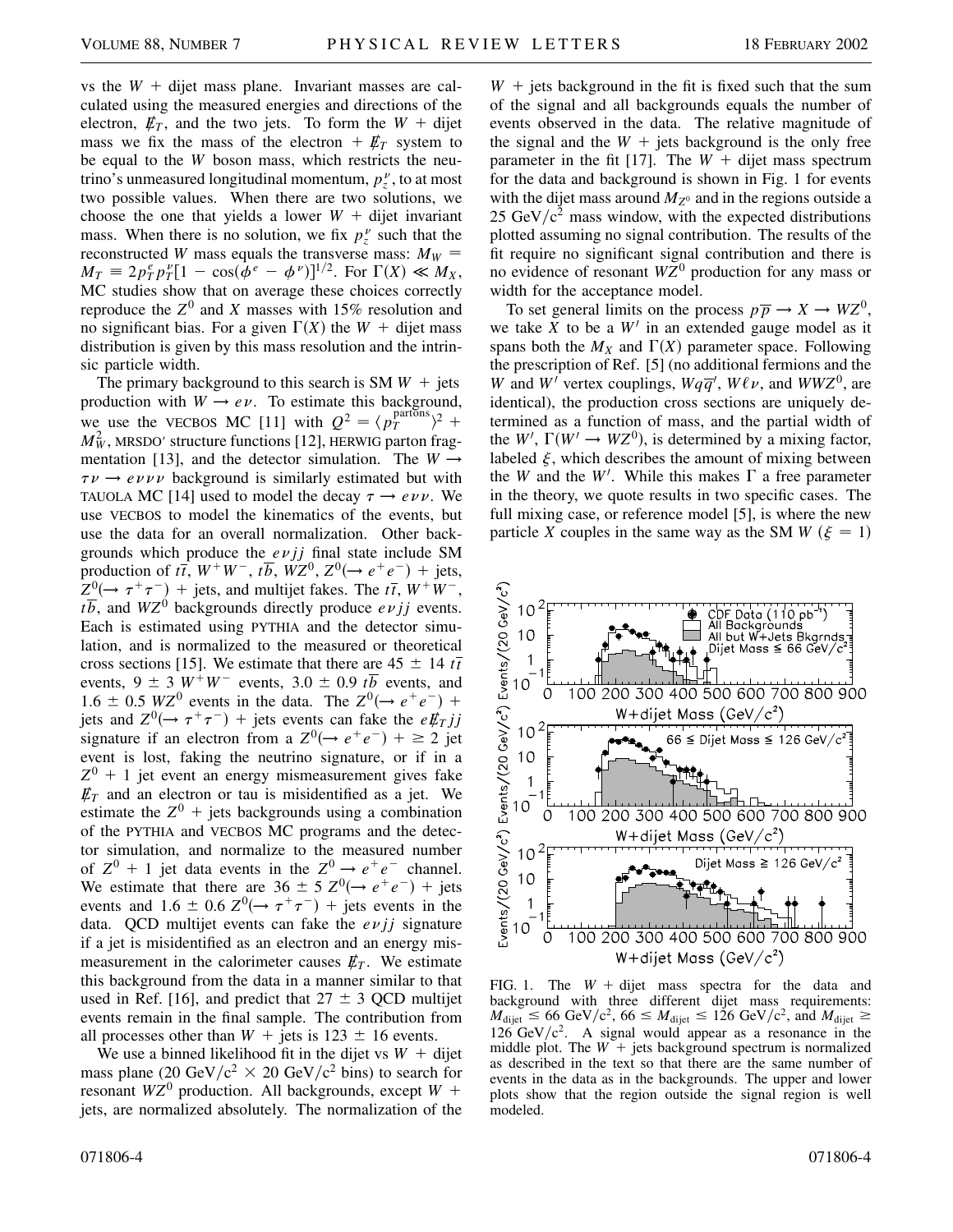and gives  $\Gamma(W' \to WZ^0) \propto M_{W'}^5$ , yielding a large branching fraction into  $WZ<sup>0</sup>$ , and widths comparable to the mass for  $M_{W'} \approx 425 \text{ GeV}/c^2$ . A second special case is  $\xi =$  $(\frac{M_W}{M_W})^2$  as in extended gauge models which restore leftright symmetry to the weak force and predict an effective  $W/WZ^0$  vertex term [2]. In this case,  $\Gamma(W') \ll M_{W'}$ for all masses.

We set limits on  $\sigma(p\overline{p} \to X) \cdot \mathcal{B}$ , where  $\mathcal{B} = \mathcal{B}(X \to Y)$  $WZ^{0}$   $\cdot$   $B(W \rightarrow e\nu)$ , using the fit technique described above and convoluting in systematic uncertainties, which depend on both mass and width, using the same methods as in Ref. [18]. The dominant source of uncertainty is the jet energy scale which would bias the measurement of the dijet and  $W +$  dijet masses from the new particle *X*. The effect of such a bias is largest at lower mass, where increased background in the signal region can cause a large variation in the cross section limit. For example, the effect is between 50% and 100% for the reference model and between 30% and 60% for  $\xi = (\frac{M_W}{M_{W'}})^2$ . Other notable sources of uncertainty are uncertainty in the jet resolution (between 15% and 30%), effect of the  $Q^2$  scale on the  $W$  + jets background shape (between 5% and 25%), choice of parton distribution functions (between 10% and 30%), uncertainty in  $W<sup>1</sup>$  acceptance (between 5% and 30%), and MC modeling of initial and final state radiation (between 5% and 15%). The total systematic uncertainty is found by adding the above sources in quadrature, and varies between 50%–100% for the reference model and 40%–75% for  $\xi = (\frac{M_W}{M_{W'}})^2$ .

The 95% C.L. upper limits on  $\sigma \cdot \mathcal{B}$  for  $M_X = 200$ , 300, 400, and 500 GeV/ $c<sup>2</sup>$  are shown in Fig. 2 as a func-



FIG. 2. The 95% C.L. upper limits on  $\sigma \cdot \mathcal{B}$  as a function of the width. We use  $\Gamma(W^{\dagger})$  because it uniquely determines the  $W' \rightarrow WZ^0$  branching ratio. Our results include the  $W' \rightarrow WZ^0$ and  $W \rightarrow e \nu$  branching ratios.

| $M_X$<br>(GeV/c <sup>2</sup> ) | $A_X$ | 95% C.L. $\sigma \cdot \mathcal{B}$ limit<br>(pb) |
|--------------------------------|-------|---------------------------------------------------|
| 200                            | 0.07  | 9.5                                               |
| 300                            | 0.17  | 4.5                                               |
| 400                            | 0.24  | 1.3                                               |
| 500                            | 0.29  | 0.7                                               |
| 600                            | 0.31  | 0.5                                               |

tion of the width. While these limits are not sensitive enough to set mass limits on  $\rho_T \to WZ^0$  production [4], they exclude a large region of  $W'$  parameter space. Table I gives a summary of results for the  $\Gamma(W') \ll M_{W'}$  approximation using  $\xi = (\frac{M_w}{M_{w'}})^2$ . The results in Fig. 2 can be interpreted as the first cross section limits as a function of  $W'$  width, and Fig. 3 shows the first  $W'$  exclusion region for  $\xi$  vs  $M_{W}$ , where the theoretical cross section exceeds the calculated 95% C.L. upper limit. Other direct searches for *W'* at the Tevatron in the  $W' \rightarrow \ell \nu$  and  $W' \rightarrow jj$ channels have established a limit of  $M_{W} > 786$  GeV/c<sup>2</sup> [16,18,19], but only in the region of  $\xi = 0$ , which is



FIG. 3. The 95% C.L. excluded region in the  $\xi$  vs  $M_{W}$  plane, where  $\xi$  is the mixing factor between the  $W'$  and the  $\hat{S}M$  *W* boson. While the branching fraction goes up with increasing values of  $\xi$  and mass, the acceptance goes down as  $\xi$  and the width increase. This causes the "nose" effect in the exclusion region. The largest mass exclusion occurs for  $\xi = 0.3$ , where we exclude  $M_{W'} < 560 \text{ GeV}/c^2$ .